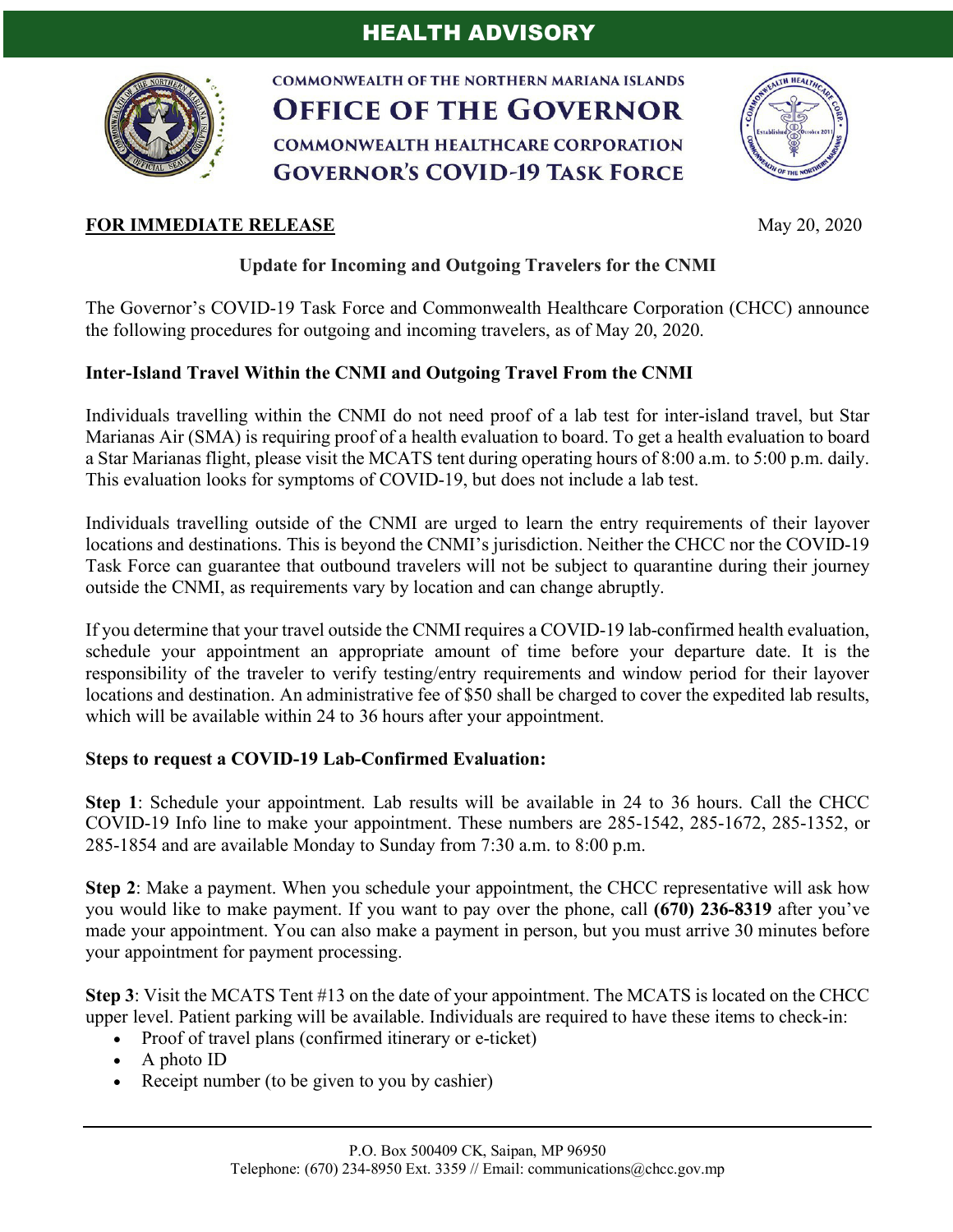• If documentation is invalid or missing, traveler may not be evaluated

**Step 4**: A printed copy of your results will be available at MCATS Tent #13 within 24-36 hours after your appointment. Should your result for COVID-19 be positive, you will be placed under quarantine at Pacific Islands Club (PIC) or Kanoa Resort.

## **Incoming Travelers**

A travel clearance is not needed for travelers entering the CNMI. A travel clearance does not guarantee the traveler will not be subjected to quarantine processing as determined by the CNMI State Health Official. All individuals entering the CNMI will be:

- Immediately transported to a quarantine site for evaluation;
- Subject to quarantine and testing within 5-7 days of their stay;
- Monitored daily for symptoms of COVID-19.

# **STAY AT HOME, STOP THE SPREAD**

The Governor's COVID-19 Task Force and CHCC continue to encourage residents within the Marianas to practice social distancing, which means avoiding close contact with people in order to avoid catching the virus yourself and to avoid passing it on to others.

- Stay home as much as possible. Avoid unnecessary travel or public places.
- Avoid social gatherings in groups of more than 10.
- Pick up food through drive-thru, take-out, or delivery options.

· Only one healthy adult from the household should run necessary errands, such as getting groceries or picking up medications. Leave children, elderly, and other vulnerable people at home as much as possible. When returning home from an errand, wash your hands before doing anything else.

· Older adults and people with chronic medical conditions are at higher risk of getting very sick from this illness. People at high risk should stay at home as much as possible.

· Create a household plan of action https://www.cdc.gov/coronavirus/2019 ncov/prepare/checklist-household-ready.html

Ensure a 30-day supply of all medicines.

Continue good hand hygiene:

Wash your hands for at least 20 seconds with soap and water, avoid touching your face, cover coughs and sneezes with a tissue or your sleeve.

Use an alcohol-based hand sanitizer if soap and water are not readily available.

Know the signs and symptoms of COVID-19 and what to do if you become symptomatic:

Stay home when you are sick and if you recently traveled to a place with COVID-19. Selfquarantine means:

- Choosing a room in your house that can be used to separate sick household members from others.
- Washing your hands often with soap and water for at least 20 seconds. If soap and water are not available, use an alcohol-based hand sanitizer.
- Avoiding touching your eyes, nose, and mouth with unwashed hands.